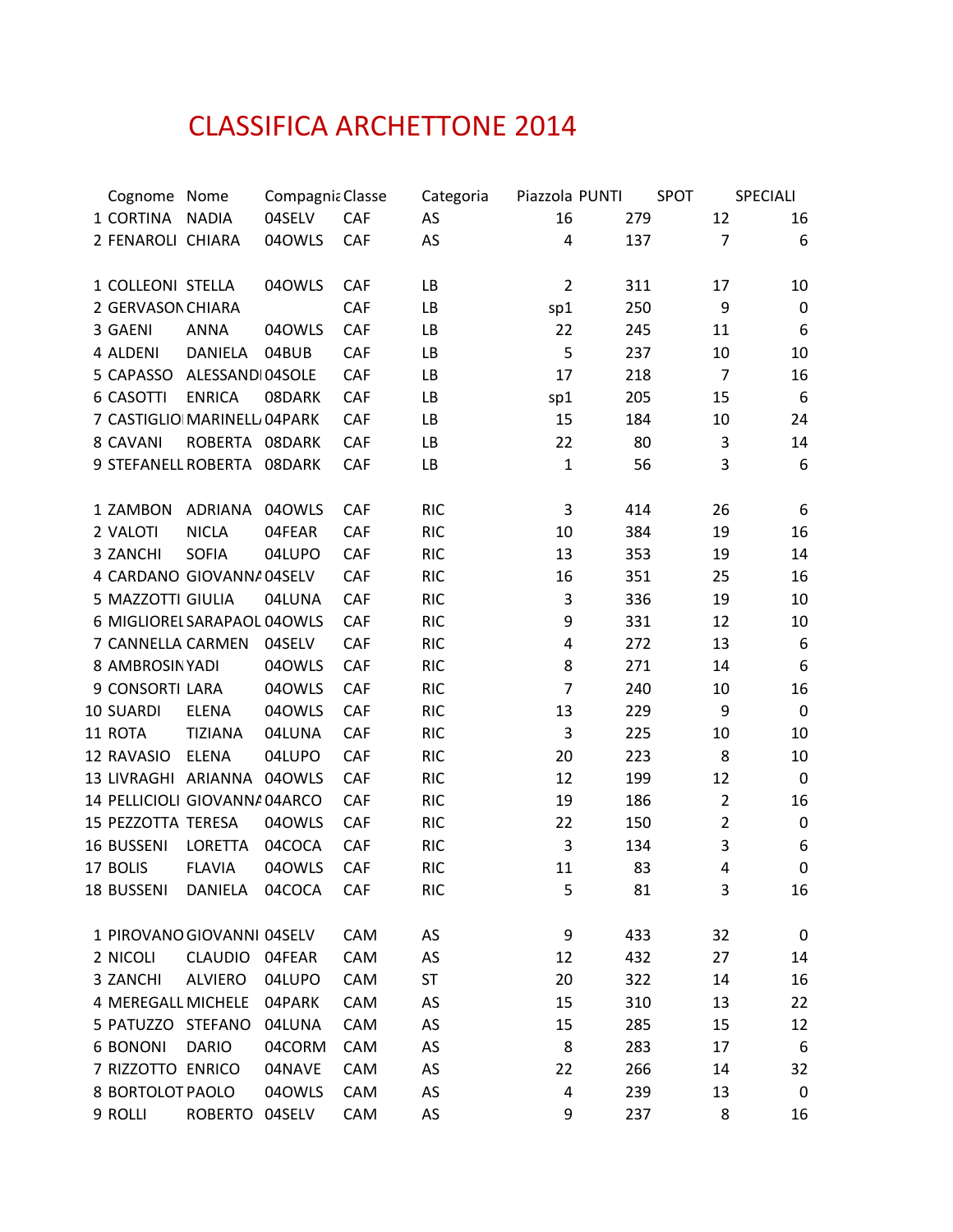| 10 FRER                      | PAOLO                       | 04IENA | CAM | AS | 14              | 214 | 3              | 10        |
|------------------------------|-----------------------------|--------|-----|----|-----------------|-----|----------------|-----------|
| 11 VEDOVATI STEFANO          |                             | 04LUPO | CAM | AS | $\overline{7}$  | 203 | 9              | 6         |
| 12 FONTANA SERGIO            |                             | 04SELV | CAM | AS | 9               | 179 | 4              | 14        |
| 13 ROMANO ANGELO             |                             | 04IENA | CAM | AS | 14              | 160 | 8              | 6         |
|                              |                             |        |     |    |                 |     |                |           |
| 1 PELIS                      | <b>CLAUDIO</b>              | 04ARCO | CAM | LB | 13              | 472 | 29             | 10        |
| 2 MICHELET1OSVALDO 040WLS    |                             |        | CAM | LB | 11              | 433 | 28             | 16        |
| 3 SONZOGNI MIRKO             |                             | 04MEZZ | CAM | LB | 18              | 405 | 28             | 10        |
| 4 ARIOLDI                    | <b>IVANO</b>                | 04LUNA | CAM | LB | 20              | 392 | 24             | 6         |
| 5 BALZAN                     | RUGGERO 04SELV              |        | CAM | LB | 4               | 379 | 20             | 14        |
| 6 BRESSAN                    | <b>STEFANO</b>              | 04STAR | CAM | LB | 16              | 366 | 19             | 0         |
| 7 MARZORA VALTER             |                             | 04SOLE | CAM | LB | $\overline{2}$  | 366 | 19             | 0         |
| 8 CASTELLI                   | <b>OSCAR</b>                | 04LUPO | CAM | LB | 11              | 351 | 23             | 16        |
| 9 BARABANT PIETRO            |                             | 040WLS | CAM | LB | sp <sub>2</sub> | 351 | 18             | 16        |
| 10 GRASSINI VLADIMIR(04SOLE  |                             |        | CAM | LB | 17              | 344 | 14             | 22        |
| 11 NATALI                    | <b>ENRICO</b>               | 04FEAR | CAM | LB | 10              | 328 | 20             | 20        |
| 12 REALI                     | FEDERICO 04SELV             |        | CAM | LB | $\mathsf 3$     | 324 | 13             | 16        |
| 13 SCALVINI GIANLUIGI 04ANEL |                             |        | CAM | LB | 10              | 322 | 16             | 16        |
| 14 MIGLIOREL GIUSEPPE 040WLS |                             |        | CAM | LB | 18              | 320 | 14             | 14        |
| <b>15 GHERARDI MATTEO</b>    |                             | 04ANEL | CAM | LB | 10              | 317 | 17             | 6         |
| <b>16 NADALI</b>             | <b>LUCA</b>                 | 04KIRO | CAM | LB | $\mathbf{1}$    | 310 | 15             | 16        |
| 17 MARCHESE ENRICO           |                             | 04LUNA | CAM | LB | sp <sub>2</sub> | 306 | 15             | 24        |
| 18 BENAGLIA ORFEO            |                             | 04LUNA | CAM | LB | 20              | 301 | 18             | 6         |
| 19 SECCHI                    | <b>PAOLO</b>                | 08DARK | CAM | LB | 21              | 298 | 8              | 20        |
| 20 MAGNI                     | <b>PAOLO</b>                | 04PARK | CAM | LB | 20              | 292 | 16             | 32        |
| 21 GORGHETT DARIO            |                             | 04ARCH | CAM | LB | 9               | 282 | 15             | 16        |
| 22 RAVASIO                   | LUCA                        | 04LUNA | CAM | LB | 18              | 275 | 10             | 16        |
| 23 GORNO                     | <b>FABRIZIO</b>             | 04FEAR | CAM | LB | $\overline{7}$  | 274 | 15             | 34        |
| 24 ALBORGHE ANDREA           |                             | 04ARCO | CAM | LB | sp1             | 261 | 12             | 30        |
| 25 SCATURRO NICOLO'          |                             | 04SELV | CAM | LB | 3               | 260 | 16             | 16        |
| 26 MULATTIEI ANDREA          |                             | 08DARK | CAM | LB | 1               | 255 | 11             | 44        |
| 27 PERSICO                   | CLAUDIO 04MEZZ              |        | CAM | LB | 8               | 249 | 15             | 10        |
| 28 CHIAPPA                   | GIUSEPPE 04BUBU             |        | CAM | LB | 5               | 247 | $\overline{7}$ | 16        |
| 29 MINELLI                   | GIOVANNI 04ARCO             |        | CAM | LB | 14              | 242 | 14             | 10        |
| 30 PARIS                     | DOMENIC(04LUNA              |        | CAM | LB | 18              | 235 | 10             | $\pmb{0}$ |
| 31 GIOIA                     | FRANCESC <sub>104MEZZ</sub> |        | CAM | LB | 18              | 230 | 14             | 16        |
| 32 RIATTI                    | STEFANO 08DARK              |        | CAM | LB | 21              | 220 | 9              | 10        |
| 33 ZANCHI                    | <b>GIULIO</b>               | 04ARCO | CAM | LB | 6               | 220 | 6              | 6         |
| 34 PIRIOLA                   | <b>MARIO</b>                | 04LUNA | CAM | LB | 17              | 212 | 9              | 20        |
| 35 BORTOLOT ARMANDO 040WLS   |                             |        | CAM | LB | 4               | 208 | 12             | 16        |
| 36 MELIOLI                   | ANDREA                      | 08DARK | CAM | LB | sp1             | 200 | 8              | 0         |
| 37 MADONA IVANO              |                             | 040WLS | CAM | LB | 17              | 198 | 8              | 16        |
| <b>38 BORTOLOT LUIGI</b>     |                             | 04OWLS | CAM | LB | $\overline{2}$  | 196 | 5              | 6         |
| 39 FASOLI                    | <b>DIEGO</b>                | 04CORM | CAM | LB | 8               | 191 | 6              | 10        |
| 40 BENEVELLI LUCA            |                             | 08DARK | CAM | LB | 22              | 172 | 6              | 6         |
| 41 DI PALMA GIOACCHII 040WLS |                             |        | CAM | LB | $\overline{7}$  | 116 | 2              | 0         |
| 42 GETI                      | SANDRO                      | 08DARK | CAM | LB | sp1             | 105 | 3              | 16        |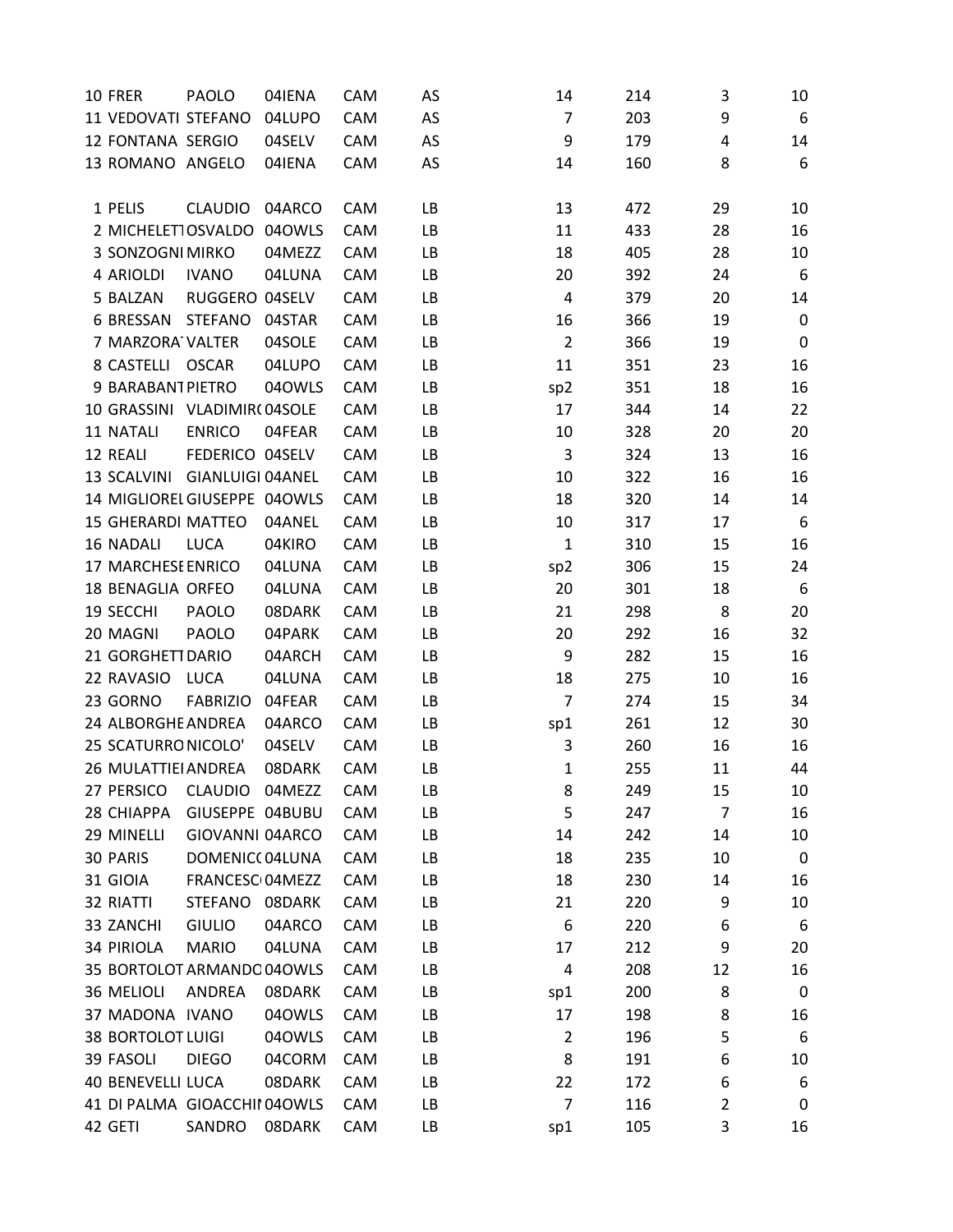| 1 FALETTI                   | <b>GIULIANO</b>            |        | CAM | <b>RIC</b> | 14              | 520 | 41             | 22          |
|-----------------------------|----------------------------|--------|-----|------------|-----------------|-----|----------------|-------------|
| 2 COMOTTI LORENZO 04LUNA    |                            |        | CAM | <b>RIC</b> | 5               | 509 | 31             | 20          |
| 3 ROLLI                     | <b>MARIO</b>               | 04STAR | CAM | <b>RIC</b> | 14              | 503 | 36             | 30          |
| 4 MAFFIULE1DIMITRI          |                            | 040WLS | CAM | <b>RIC</b> | $\mathbf 1$     | 488 | 36             | 30          |
| 5 GHEDA                     | <b>UMBERTO 04NAVE</b>      |        | CAM | <b>RIC</b> | 21              | 464 | 34             | 6           |
| <b>6 TESCONI</b>            | <b>DANIELE</b>             | 04STAR | CAM | <b>RIC</b> | 20              | 463 | 27             | 6           |
| 7 MARCOZZI FABIO            |                            | 04ARCO | CAM | <b>RIC</b> | 15              | 444 | 29             | $\mathbf 0$ |
| 8 PAGANI                    | ROBERTO 04OWLS             |        | CAM | <b>RIC</b> | 20              | 439 | 21             | 30          |
| 9 DONATI                    | ANDREA                     | 04ARCO | CAM | <b>RIC</b> | 14              | 433 | 26             | 6           |
| 10 COMOLINI MASSIMO 040WLS  |                            |        | CAM | <b>RIC</b> | 6               | 430 | 26             | 6           |
| 11 GHIDONI                  | ADRIANO 04COCA             |        | CAM | <b>RIC</b> | sp <sub>2</sub> | 422 | 29             | 20          |
| 12 COLOMBI CARLOENR 04COCA  |                            |        | CAM | <b>RIC</b> | 3               | 402 | 31             | 16          |
| 13 ROTA                     | <b>FABIO</b>               | 04BUBU | CAM | <b>RIC</b> | 15              | 389 | 17             | 6           |
| 14 TOMASON PIERLUIGI 04ARCO |                            |        | CAM | <b>RIC</b> | 13              | 386 | 23             | 16          |
| <b>15 STANCHER VALTER</b>   |                            | 040WLS | CAM | <b>RIC</b> | 21              | 385 | 17             | 54          |
| 16 MANGILI                  | SEBASTIAN 04OWLS           |        | CAM | <b>RIC</b> | 12              | 382 | 21             | 14          |
| 17 CATINA                   | ANGELO                     | 04NAVE | CAM | <b>RIC</b> | 19              | 378 | 22             | 22          |
| <b>18 LOCATELLI DAVIDE</b>  |                            | 04ANEL | CAM | <b>RIC</b> | 10              | 377 | 23             | 16          |
| 19 MIGLIORA MARCELLO 04ARCO |                            |        | CAM | <b>RIC</b> | $\mathbf{1}$    | 376 | 17             | 22          |
| 20 GIOIA                    | ALESSANDI04MEZZ            |        | CAM | <b>RIC</b> | 8               | 373 | 24             | 14          |
| 21 AMIGONI SILVANO          |                            | 04ARCO | CAM | <b>RIC</b> | 19              | 371 | 19             | 16          |
| 22 SANDRINI MARCO           |                            | 04NAVE | CAM | <b>RIC</b> | 21              | 367 | 22             | 20          |
| 23 BERTOCCH CARLO           |                            | 04LUNA | CAM | <b>RIC</b> | $\overline{4}$  | 364 | 24             | 16          |
| 24 DE PASCAL ANDREA         |                            | 04NAVE | CAM | <b>RIC</b> | 22              | 353 | 21             | 24          |
| 25 CURNIS                   | VALENTIN(04FEAR            |        | CAM | <b>RIC</b> | $\overline{7}$  | 350 | 18             | 24          |
| 26 COLOMBI ALESSANDI04COCA  |                            |        | CAM | <b>RIC</b> | 5               | 349 | 13             | 10          |
| 27 RONZONI NICOLA           |                            | 040WLS | CAM | <b>RIC</b> | $\overline{7}$  | 344 | 17             | 16          |
| 28 MICHELETISTEFANO 04LUNA  |                            |        | CAM | <b>RIC</b> | 18              | 342 | 20             | 36          |
| 29 CASPANNI GIUSEPPE 04ARCO |                            |        | CAM | <b>RIC</b> | 10              | 341 | 14             | 10          |
| <b>30 BONETTI</b>           | <b>TULLIO</b>              | 04MEZZ | CAM | <b>RIC</b> | 19              | 334 | 17             | 10          |
| 31 AMBROSIN VIRGILIO        |                            | 040WLS | CAM | <b>RIC</b> | 5               | 328 | 21             | 10          |
| 32 BOVI                     | <b>FABRIZIO</b>            | 04BUBU | CAM | <b>RIC</b> | 11              | 327 | 16             | 30          |
| 33 SICA                     | VALERIO                    | 04LUNA | CAM | <b>RIC</b> | 16              | 313 | 16             | 10          |
| 34 NEGRETTO LIVIO           |                            | 04LUNA | CAM | <b>RIC</b> | 17              | 310 | 13             | 10          |
| 35 FERRARI                  | LORENZO 04ARCO             |        | CAM | <b>RIC</b> | 9               | 281 | 14             | 10          |
| 36 CORNA                    | GIANCARL 040WLS            |        | CAM | <b>RIC</b> | 3               | 276 | 10             | 16          |
| 37 GILARDI                  | PETER                      | 04LUPO | CAM | <b>RIC</b> | 6               | 272 | 12             | 6           |
| 38 ARIOLDI                  | SAURO                      | 04BUBU | CAM | <b>RIC</b> | 11              | 271 | 12             | 16          |
| 39 PAGANI                   | ENZO                       | 040WLS | CAM | <b>RIC</b> | 8               | 254 | 10             | 6           |
| 40 NOZZA                    | <b>MARCO</b>               | 040WLS | CAM | <b>RIC</b> | $\mathbf{1}$    | 253 | 12             | 16          |
| 41 ALBERTI                  | <b>LUCA</b>                | 040WLS | CAM | <b>RIC</b> | sp1             | 253 | 10             | 30          |
| 42 ZAGATO                   | FRANCESC <sub>04AIRO</sub> |        | CAM | <b>RIC</b> | 19              | 247 | 11             | 16          |
| 43 ROTA                     | <b>MARCO</b>               | 040WLS | CAM | <b>RIC</b> | 12              | 245 | 11             | 6           |
| 44 ROTA                     | <b>STEFANO</b>             | 04BUBU | CAM | <b>RIC</b> | 16              | 234 | 13             | 0           |
| 45 LIPARI                   | <b>CLAUDIO</b>             | 040WLS | CAM | <b>RIC</b> | sp1             | 230 | 9              | 10          |
| 46 COLOMBO FILIPPO          |                            | 04OWLS | CAM | <b>RIC</b> | 13              | 230 | $\overline{7}$ | 0           |